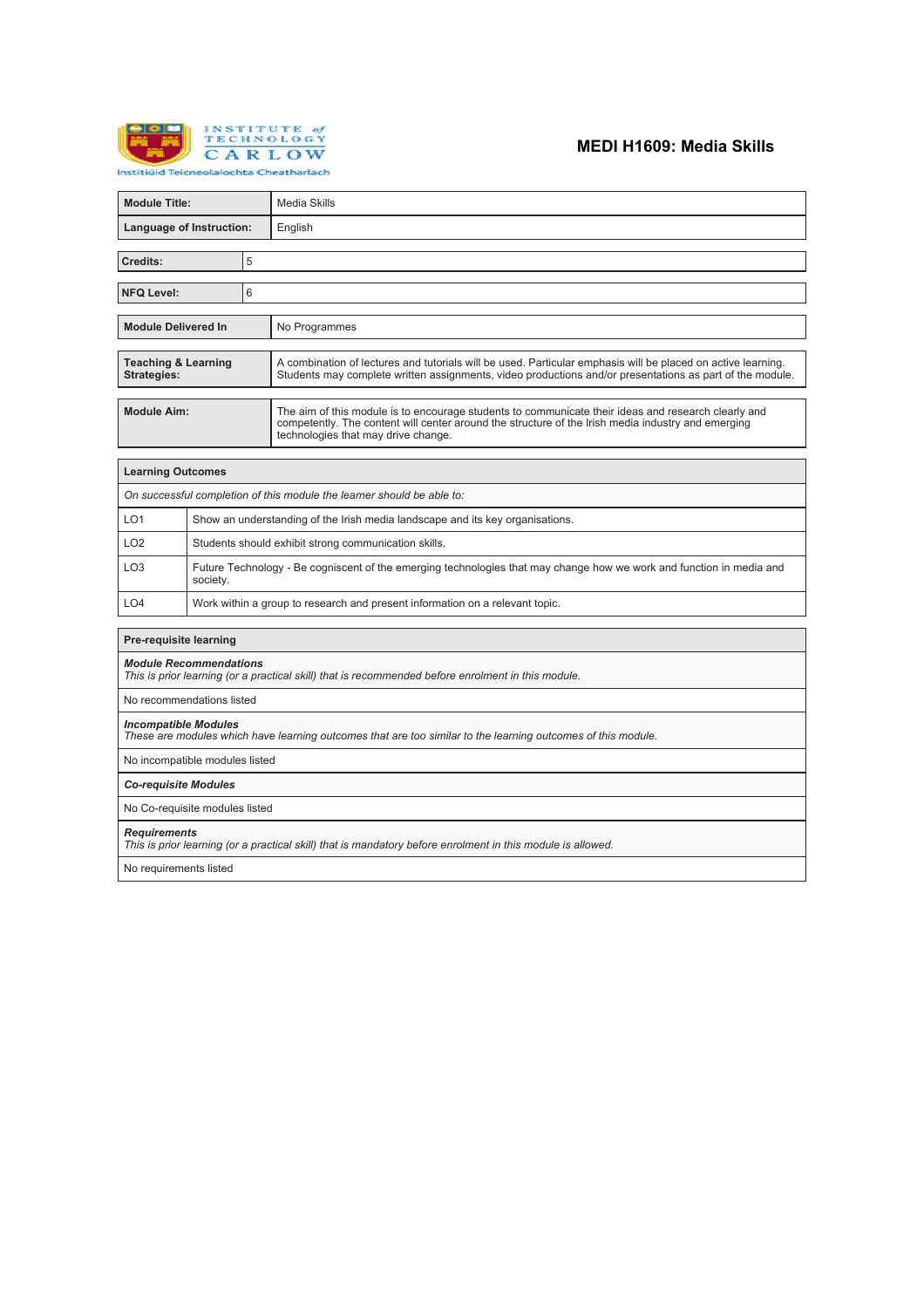

## **MEDI H1609: Media Skills**

## **Module Content & Assessment**

### **Indicative Content**

New and Emerging Technologies in the media landscape.<br>Advances in new technology to include softwares, applications and / or equipment. The influence of new and emerging technologies on the<br>media industry and landscape.

| <b>Assessment Breakdown</b>  | $\mathbf{0}$<br>70 |
|------------------------------|--------------------|
| <b>Continuous Assessment</b> | 100.00%            |

| <b>Continuous Assessment</b> |                                                                                                                                   |                      |                 |                    |  |  |  |  |
|------------------------------|-----------------------------------------------------------------------------------------------------------------------------------|----------------------|-----------------|--------------------|--|--|--|--|
| Assessment<br>Type           | <b>Assessment Description</b>                                                                                                     | Outcome<br>addressed | $%$ of<br>total | Assessment<br>Date |  |  |  |  |
| Presentation                 | Students will work in groups or individually to present topics such as<br>emerging technologies that will shape the future.       | 1,2                  | 50.00           | Week 6             |  |  |  |  |
| Other                        | Students may be asked to produce a video, screencast or online<br>presentation, using visual tools to aid in making their points. | 3,4                  | 50.00           | Week 11            |  |  |  |  |
|                              |                                                                                                                                   |                      |                 |                    |  |  |  |  |

No Project

No Practical

No End of Module Formal Examination

**ITCarlow reserves the right to alter the nature and timings of assessment**